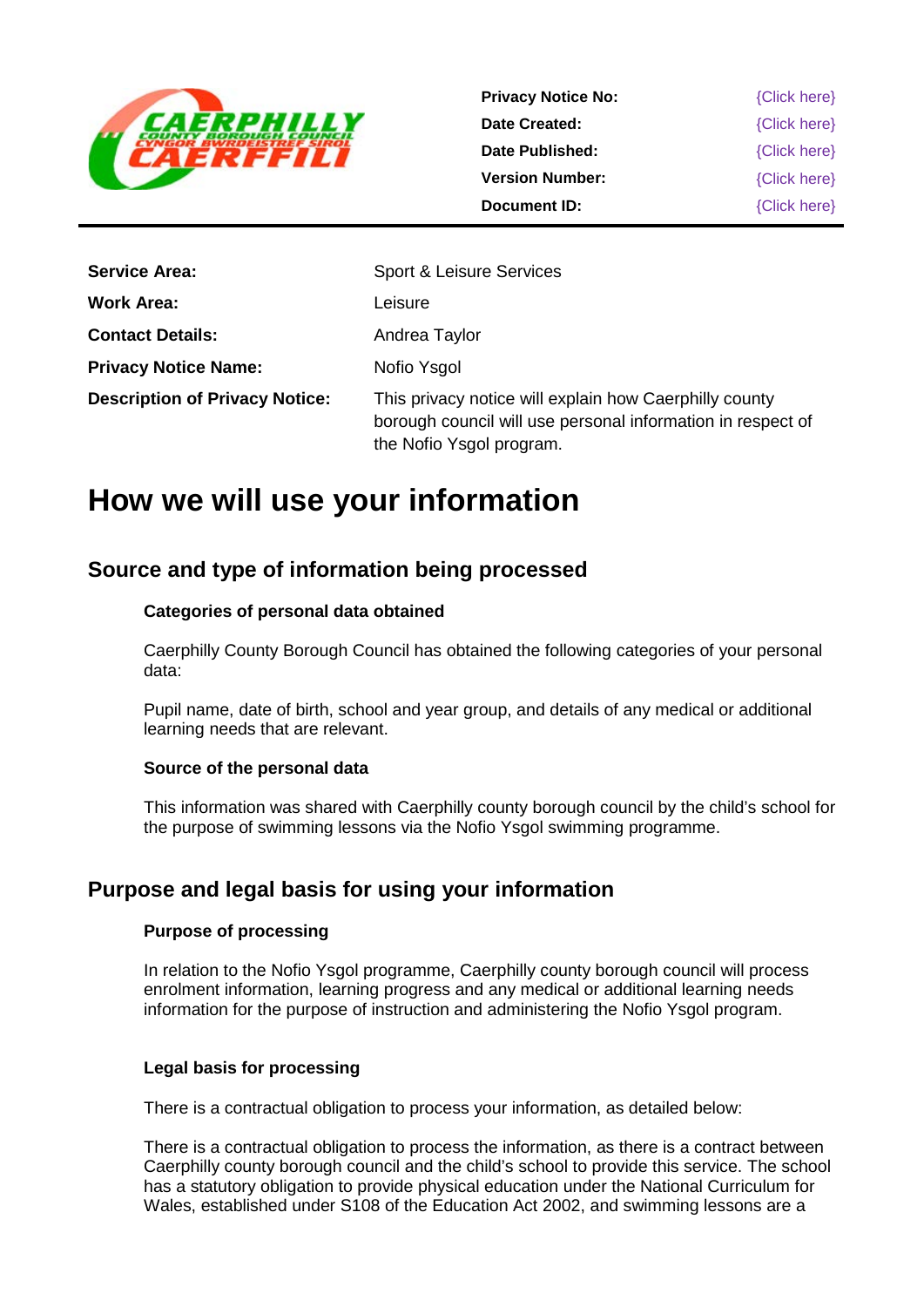component of the physical education curriculum. Please see the school privacy notice for further information.

In order for the processing of personal data to be lawful under the Data Protection, a valid condition for processing must be identified, which are outlined below:

1b processing is necessary for the performance of a contract to which the data subject is party or in order to take steps at the request of the data subject prior to entering into a contract.

Data Protection provides extra protection for certain classes of information called sensitive or special category personal data. If any of the information you provide falls within the definition of sensitive or special category personal data then an additional condition for processing this must be identified, which are outlined below:

2g. processing is necessary for reasons of substantial public interest, on the basis of Union or Member State law which shall be proportionate to the aim pursued, respect the essence of the right to data protection and provide for suitable and specific measures to safeguard the fundamental rights and the interests of the data subject.

#### **Who will have access to your information**

#### **Identity of Data Controller and Data Protection Officer**

The Data Controller for your information is Caerphilly County Borough Council. The Data Protection Officer is:

Ms Joanne Jones Corporate Information Governance Manager / Data Protection Officer Email: dataprotection@caerphilly.gov.uk Tel: 01443 864322

#### **Details of main users of your information**

The main users of your information will be authorised leisure staff, who are involved in providing instruction or the administration of the Nofio Ysgol program.

#### **Details of any sharing of your information with other organisations**

Anonymised statistical information will be shared with Welsh Government who have developed the Nofio Ysgol program. Welsh Government will be unable to identify individuals from the information provided.

We will not share personal information held in relation to the Nofio Ysgol program with any other organisation unless there is a legal obligation to do so.

#### **Requests for information**

All recorded information held by Caerphilly County Borough Council may be subject to requests under the Freedom of Information Act 2000, Environmental Information Regulations 2004 and the Data Protection Act 1998.

If the information you provide is subject to such a request, where possible Caerphilly County Borough Council will consult with you on its release. If you object to the release of your information we will withhold your information if the relevant legislation allows.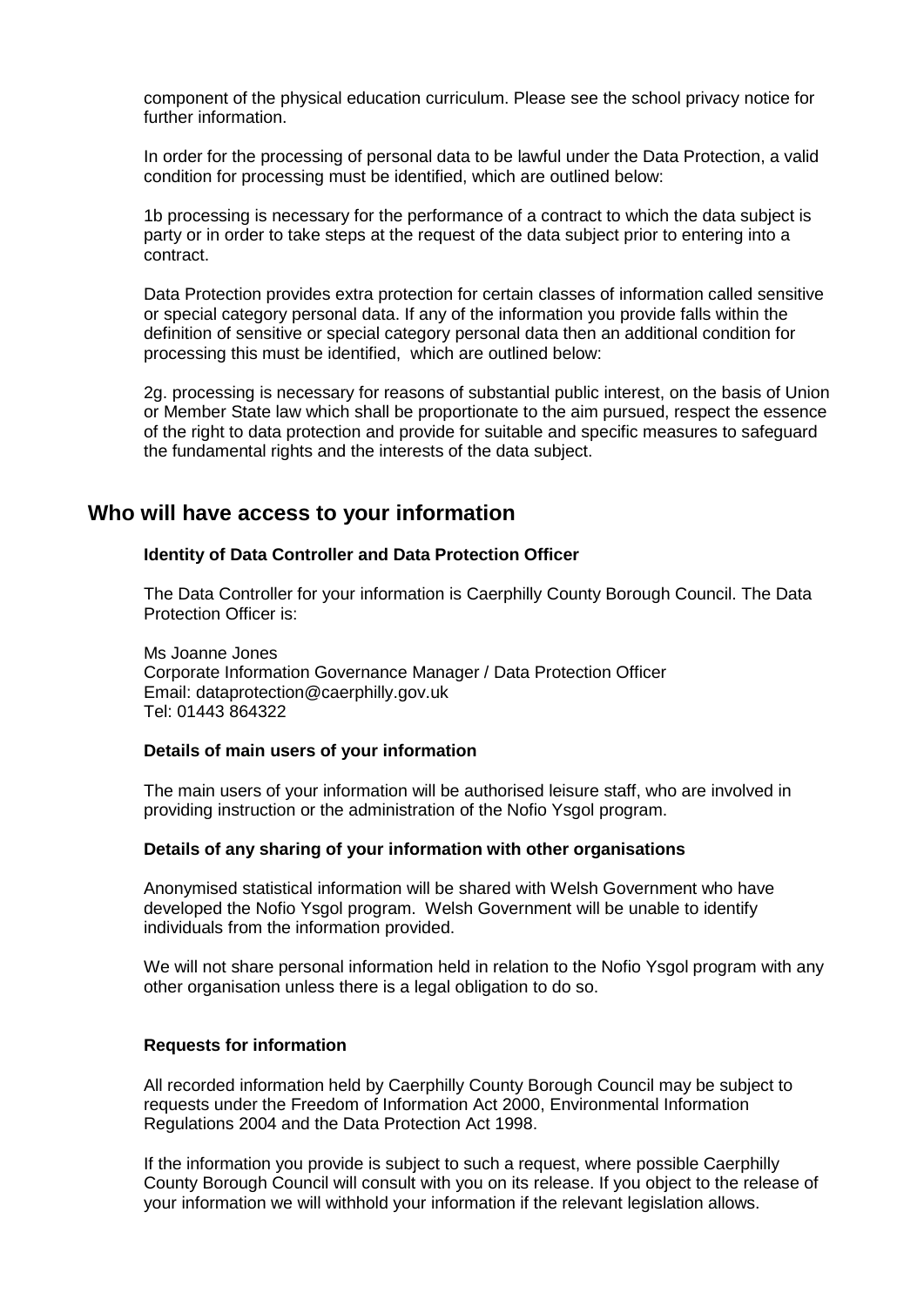## **How long will we retain your information**

#### **Details of retention period**

How long Caerphilly County Borough Council retains information is determined through statutory requirements or best practice.

The information will be retained for a period of 2 years.

## **Your Rights (Inc Complaints Procedure)**

#### **Your rights under the Data Protection**

The Data Protection gives data subjects (those who the information is about) a number of rights:

- The right of subject access Application forms for this process are available on our website: [SAR Form](http://www.caerphilly.gov.uk/CaerphillyDocs/Council-and-democracy/sar_form.aspx)
- The right to be informed
- The right of rectification them
- The right to erasure
- The right to restrict processing
- The right to object
- The right to data portability
- Right in relation to automated decision making and profiling.

Further information on your rights is available from: [www.ico.org.uk.](http://www.ico.org.uk/) To enact your rights please contact the service area detailed on the top of this form.

#### **Complaints Procedure**

If you object to the way that Caerphilly County Borough Council is handling your data, you have the right of complaint. Please contact the Service Area detailed at the top of this document outlining your issues.

If you remain unhappy you also have a right of complaint to the Information Commissioner's Office. Please follow this link for further information on the complaints process.

[www.caerphilly.gov.uk/My-Council/Data-protection-and-freedom-of-information/Questions](http://www.caerphilly.gov.uk/My-Council/Data-protection-and-freedom-of-information/Questions-and-complaints)[and-complaints](http://www.caerphilly.gov.uk/My-Council/Data-protection-and-freedom-of-information/Questions-and-complaints)